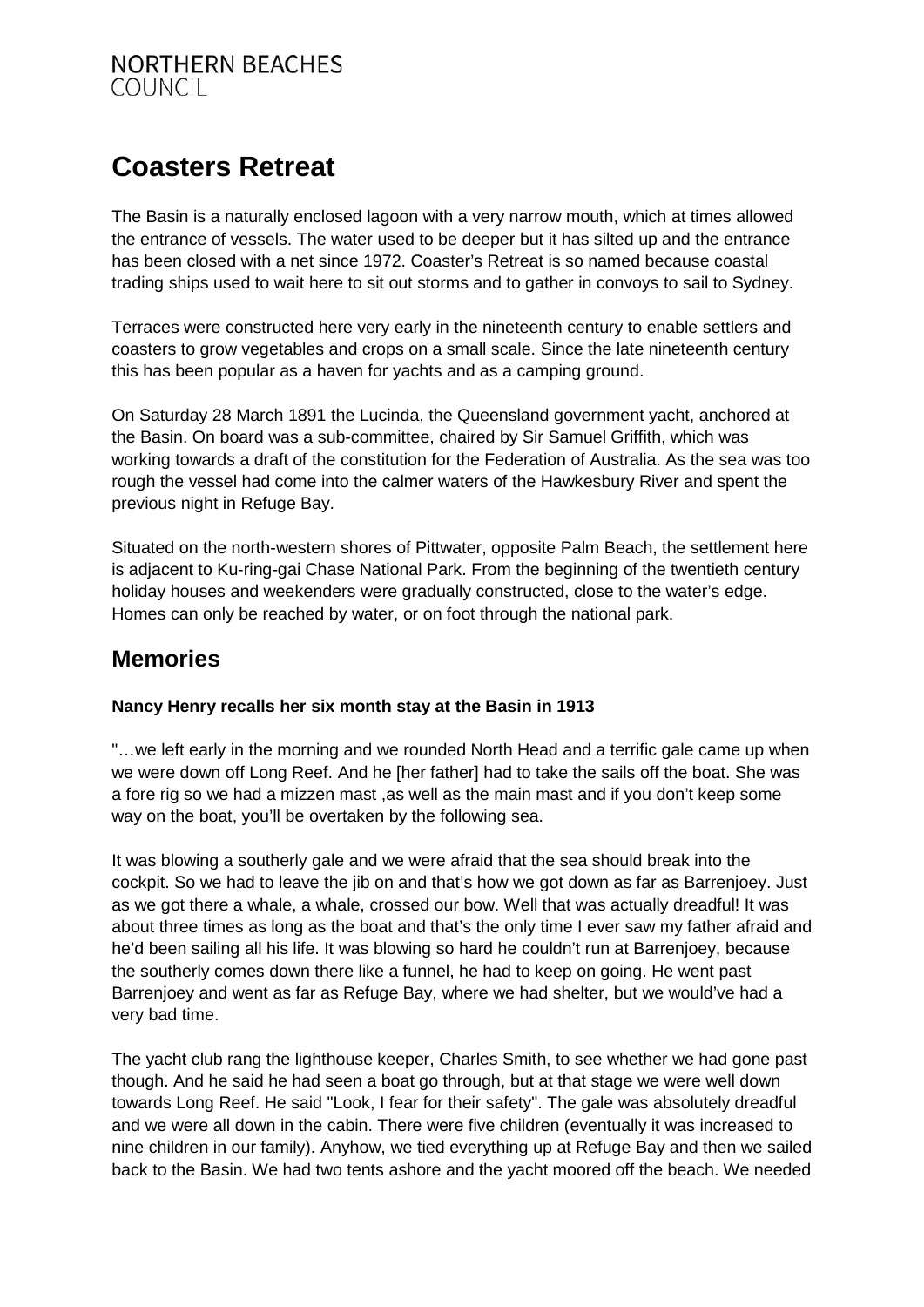### **NORTHERN BEACHES COUNCIL**

that for all the accommodation. And that's where we camped for six months. Everyone went to school from there. At that time the Currawong Beach as it is called now, that was called Little Mackerel, Doctor Styles had a house there and he and his wife lived there for years. We used to walk round on the track from the Basin to, what is called now, Currawong, and catch the Agar there up to Newport school. She'd go all round Pittwater picking up the children. We really enjoyed school and in those days. I think there was only Goddard's boat shed at Palm Beach and the Post Office store on the corner, opposite where the hotel is now, Slate's Post Office Store. That's where we used to get our provisions, but we couldn't buy meat, we had to take a lot of food on the yacht going down and she was pretty well packed up.

When we were down at the Basin, my grandfather was an importer and a provedore and he had his business down near Darling Harbour. He arranged with the owners of the little steamer called The Eringhai. She used to bring down vegetables and fruit, once a week and that's how we got vegetables, cause you couldn't buy them. She'd toot her horn, she'd come in about 4 o'clock and go to the stone wharf down at the Basin, and drop all our things there, my father drove in the dinghy to pick our things up. We were well looked after, from that point of view, so we didn't go without essential food."

Nancy Henry, oral history, 1986.

## **Reading**

"From the earliest records of the colony the bay was known as Coasters Retreat and the lagoon was known as The Basin.

…It was here that the convoys were formed up, the cargoes trimmed for the voyage down the coast. The first recorded convoy left the shelter of Coasters Retreat on 3 March 1803. It was made up of four vessels, the James, the Edwin, the Union and the Argument.

…the small colonial populations living at the Basin began the construction of an elaborate series of terraces cut into the hillside on the northern slope of the hill west of the Basin flat.

It is not possible to document when the terraces were constructed but it is a reasonable guess that it was as a result of the great floods of 1806 and 1809. Those floods would have put the Basin flat metres under water and during the period there were a number of convoys which used the Retreat.

With nothing much to do while the crews were waiting for the weather to allow them to leave for Sydney, it was natural that the levelling of the large residential terrace should have been a focus for their energies.

At a height of about 30 metres above the level of the flat and only about 15 metres in from the flat itself, the residential terrace commences. Its width varies but averages about 10 metres and is still almost perfectly level. This main level stretches along the hillside for more than 80 metres. The length and width of the main terrace is such that there was room for several sets of houses of the style and construction in common use in the early days of the colony which would have been built from the many varieties of timber in the area.